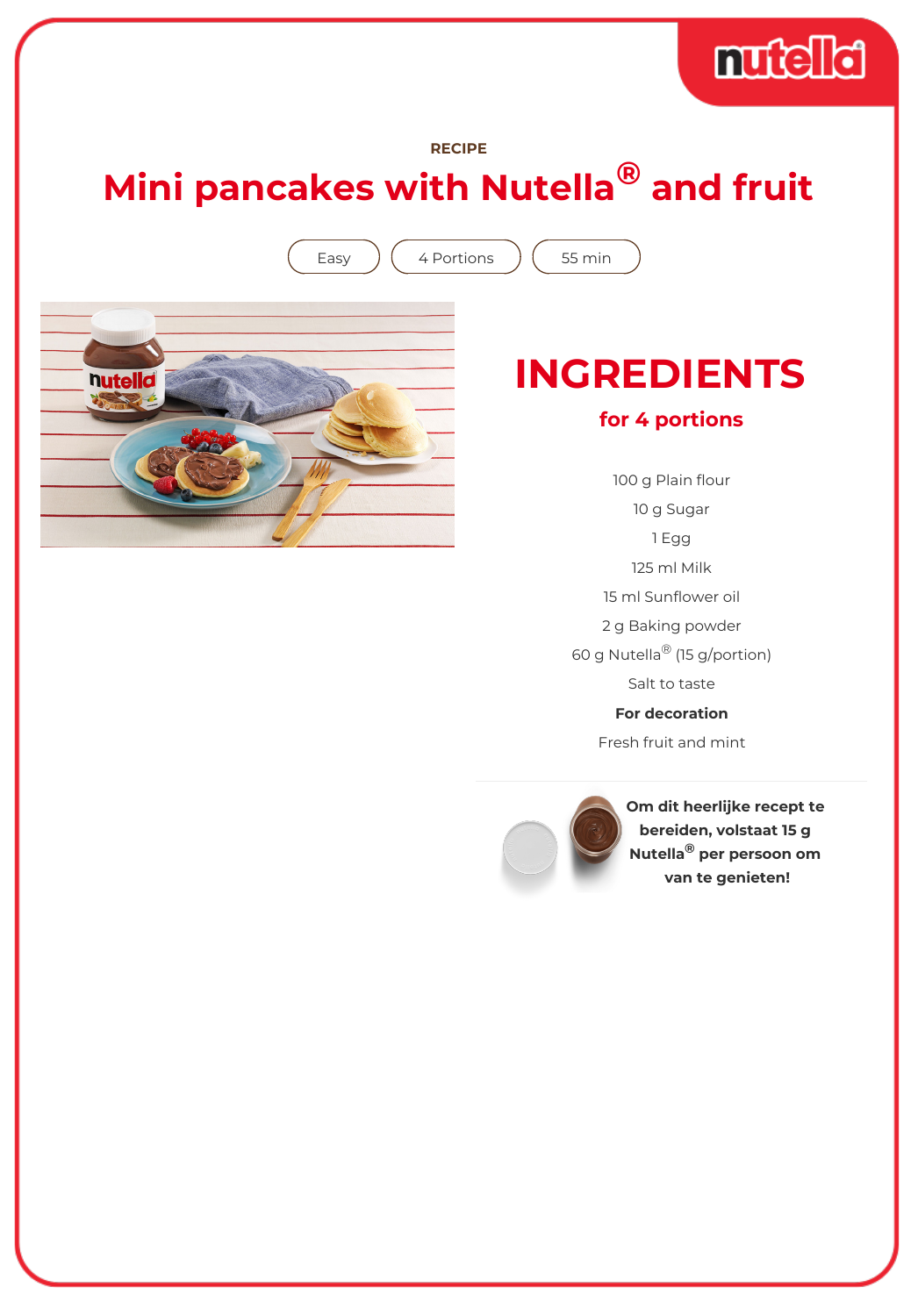



Split the yolk from the egg white and put the latter in a bowl to one side. Mix the egg yolk with the sugar. Whisk the egg white until stiff with a pinch of salt and put it to one side.



Sift the flour with the baking powder into a bowl, then combine this mixture with the other mixture of sugar and yolk. In another bowl, mix the milk with the sunflower oil and then combine this mixture with the batter. Finally, gently stir the egg whites into the batter. Let the dough rest for 15 minutes in the fridge.

**3**

**2**

Pour a tablespoon of the batter into a hot, non-stick pan and cook on a medium heat to form a disc approximately 6-7 cm in diameter. After about one minute, flip the pancake to cook it on both sides. Once the pancake is golden brown, remove it from the pan. Repeat this process until the batter is all used up. Finally, serve 2 hot pancakes stacked with approximately 7 g of Nutella<sup>®</sup> each and decorate with fresh fruit such as strawberries, blueberries and peaches. Garnish with a sprig of mint.